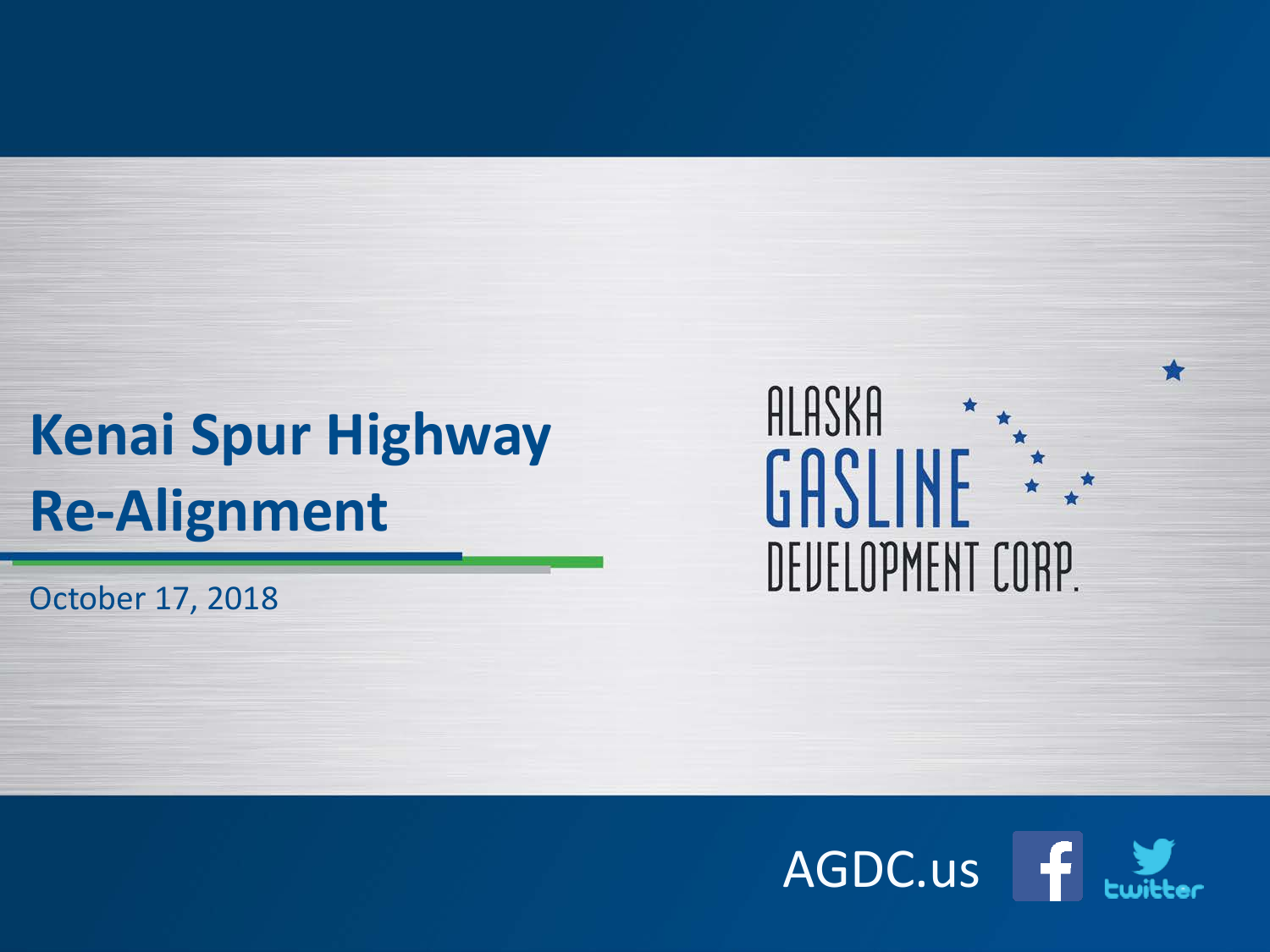#### Project Status

#### ALASKA GASLINE \* DEUELOPMENT CORP \* \*\*



All Components including gas supply<br>of 217,000 m3 vessels. are within **Alaska.**

- **Gas Treatment Plant:**
	- Treat and compress 3.5 Bcf/d.
	- Remove all CO2.
- **Pipeline:**
	- 807-mile (1,299 km), 42-inch (1.1 m) pipe.
	- Establish corridor under State of Alaska control.
	- Delivers over 3.3 Bcf/d.
- **LNG Production Facility:**
	- 20 MTPA; 3 trains with phased development opportunity.
	- Two 240,000 m3 LNG storage tanks.
	- Two berths, capable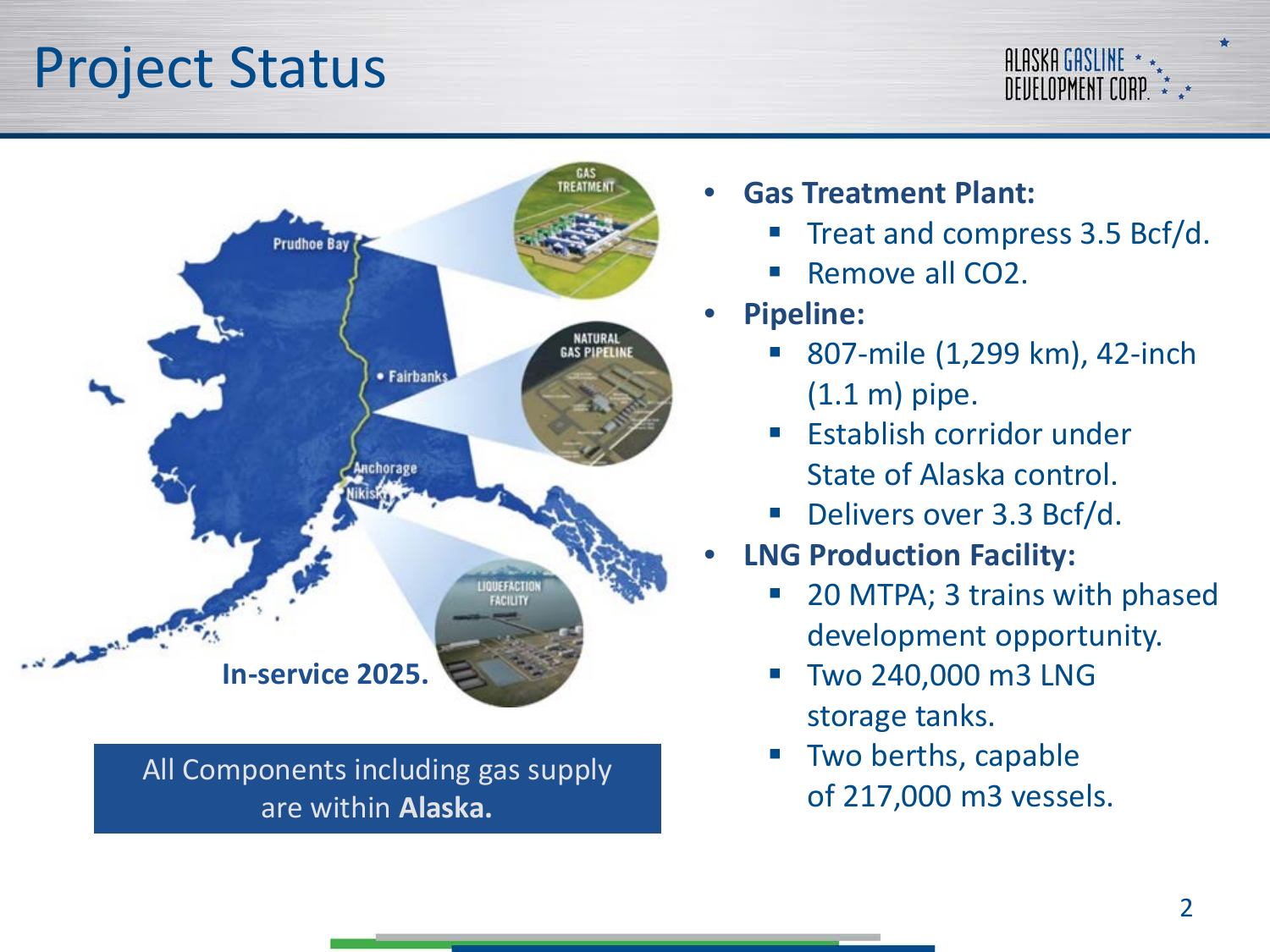

#### **Alaskans First Hiring Agreement:**

• Agreed to key terms of an "Alaskans First" hiring agreement with local labor organizations for the construction of Alaska LNG.



#### **Federal Support:**

Secretary of the Treasury Steven Mnuchin on October 13. 3 • Presented comprehensive Alaska LNG project update to U.S.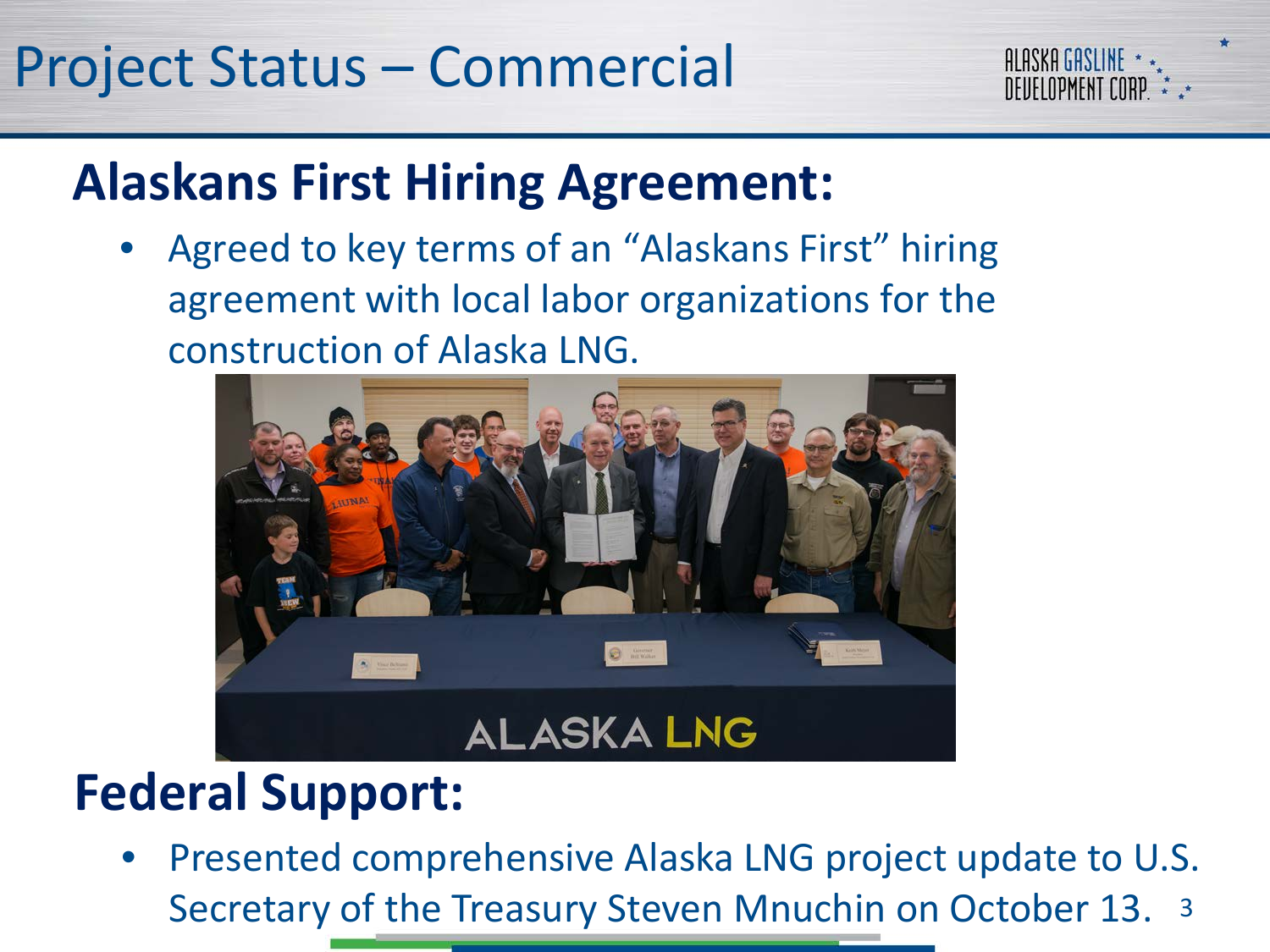### Project Status – Commercial



• Gas Sales Precedent Agreements signed with BP Alaska & ExxonMobil (May 4 & Sept. 10, respectively), now advancing final Gas Sales Agreements. Negotiating with ConocoPhillips.



#### **Gas Sales:**

- Signed supplemental agreement with JDA parties.
- Advancing MOUs to Gas Sales Agreements with 16 LNG customers.

**ALASKA GASLINE** *DEIJELOPMENT CORP*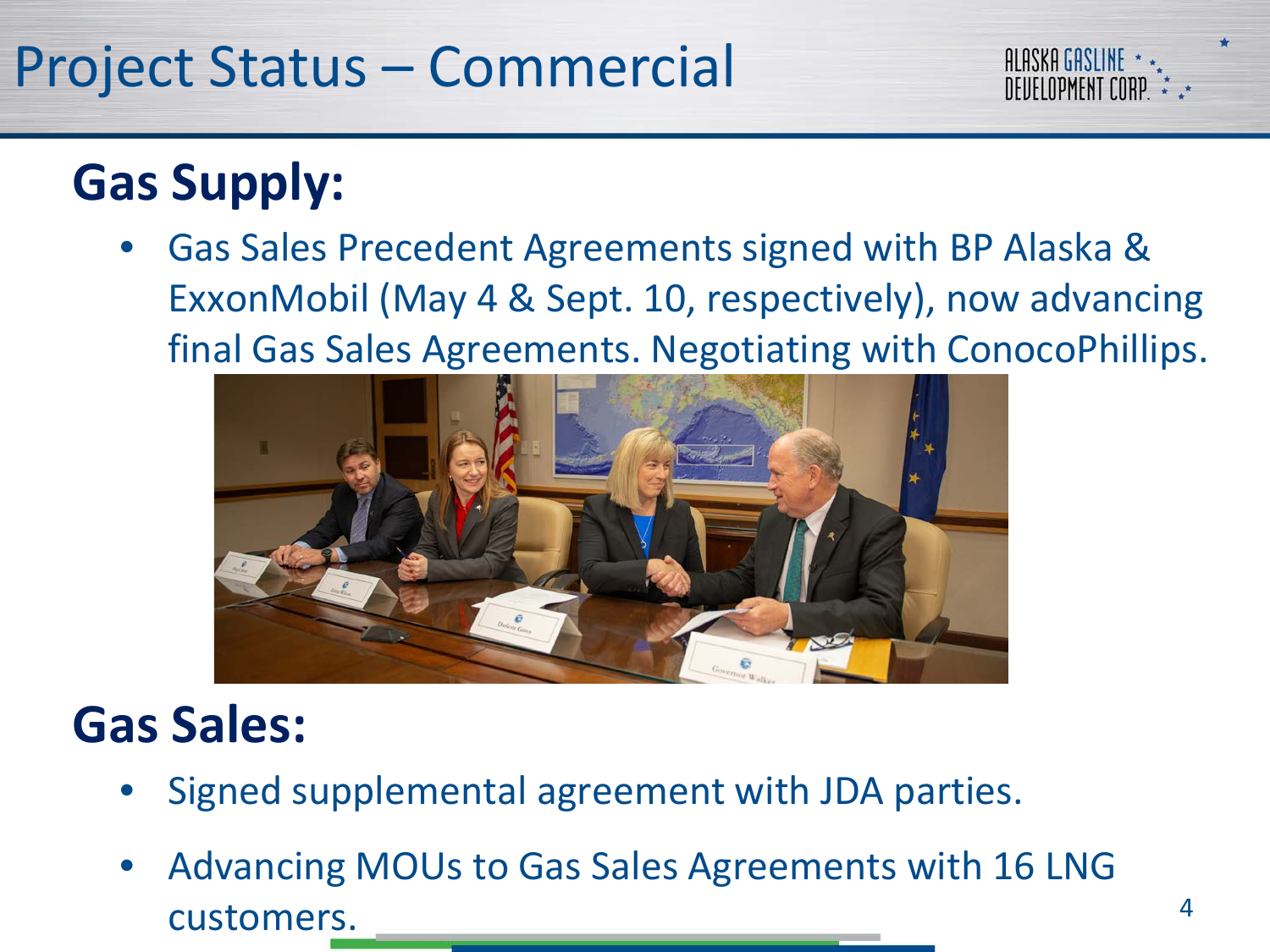

#### **FERC Section 3 Application & EIS Process**

#### **FERC schedule was accelerated by approximately 1 month:**

- Draft Environment Impact Statement (DEIS) February 2019.
- Final Environmental Impact Statement (FEIS) November 2019.
- Final Authorization/Record of Decision from FERC February 2020.
- Major Federal permits and authorization for COE Wetlands, NMFS and BLM ROW will be tied to FERC ROD schedule.
- FERC currently drafting Preliminary Draft EIS (PDEIS) for internal/agency review.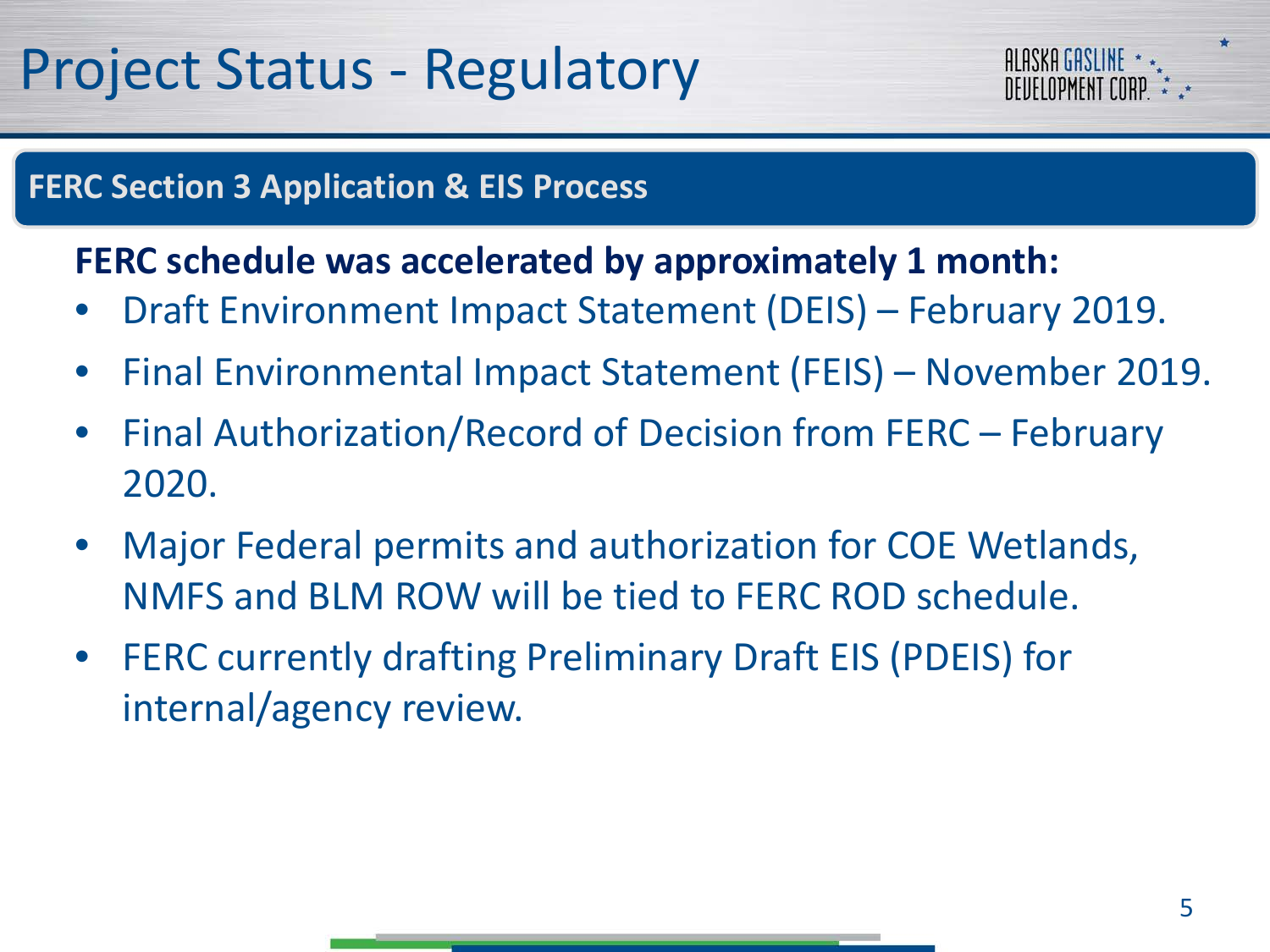

## **Kenai Spur Highway: Re-Alignment for Alaska LNG Facility**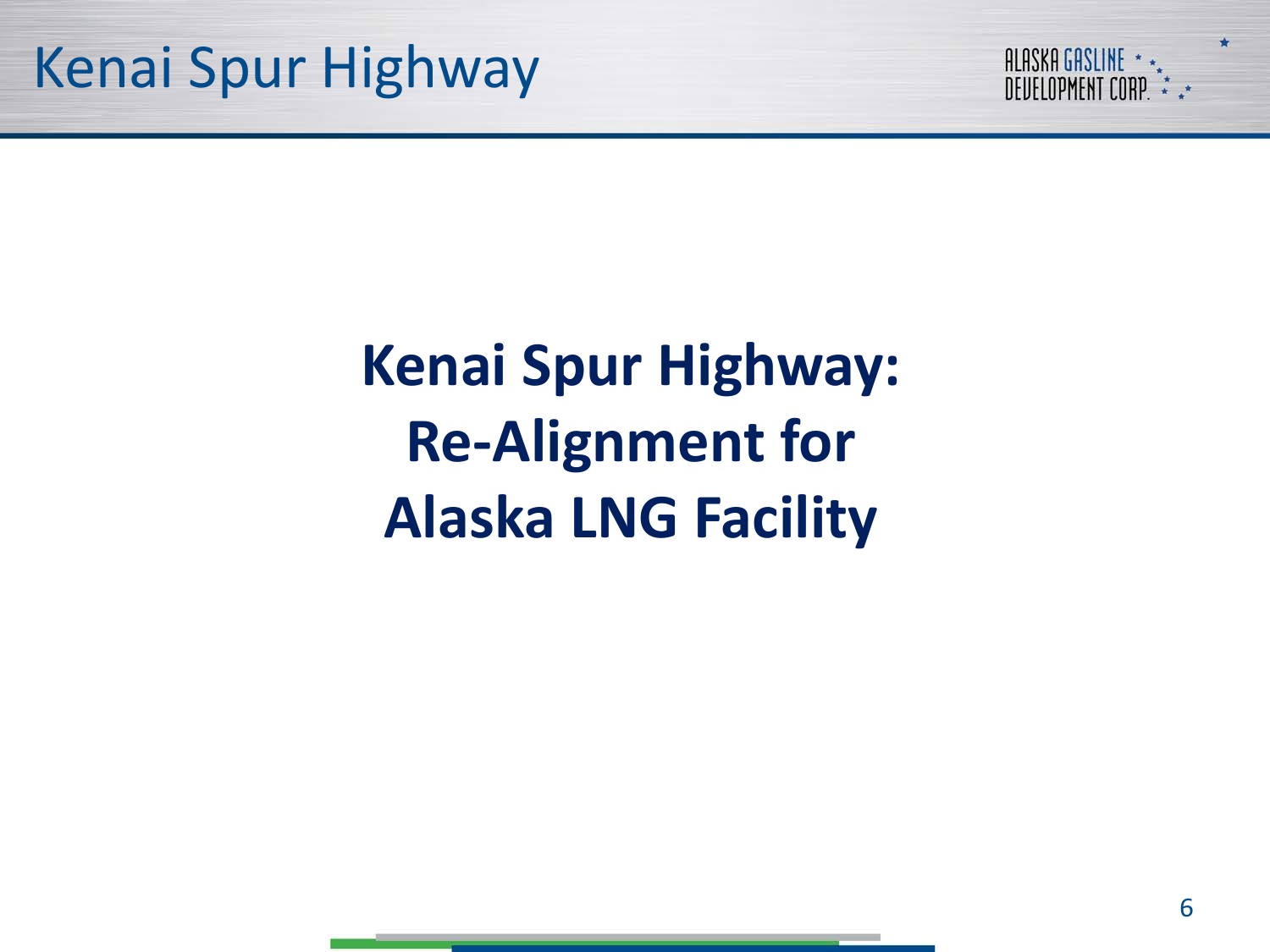#### KSH Project Development



ALASKA GASLINE \* \*<br>Deuelopment corp. \* \* \*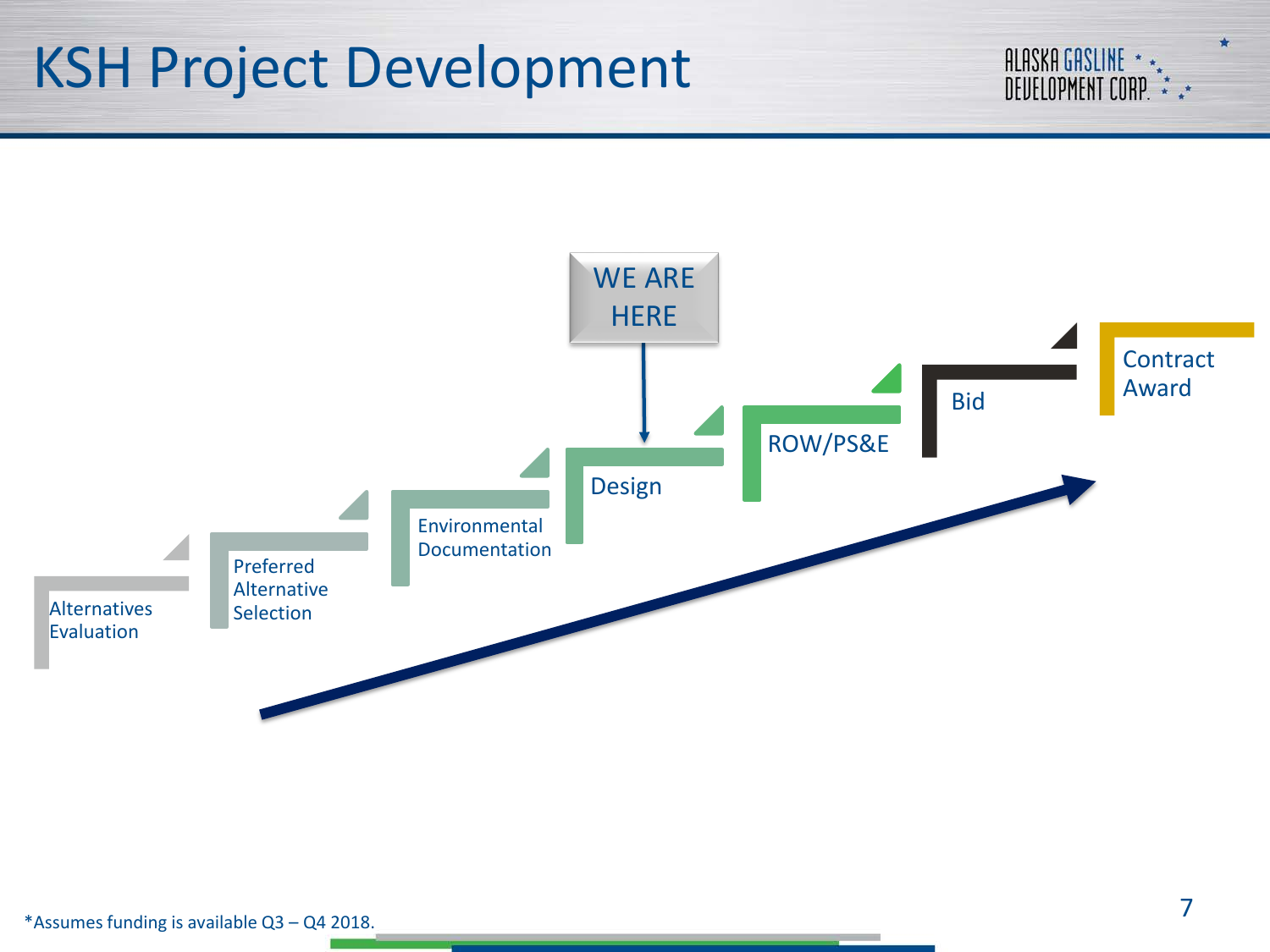## Re -Alignment Highlights



- **Roadway length of 3.7 miles**
- **34 Parcels affected by 200' ROW, with a potential of 7 relocations**
- **The parcels affected may change based on intersection designs**
- **Annual maintenance cost of \$95,200**
- **Construction cost estimate of \$19.5 million (does not include ROW acquisition costs)**

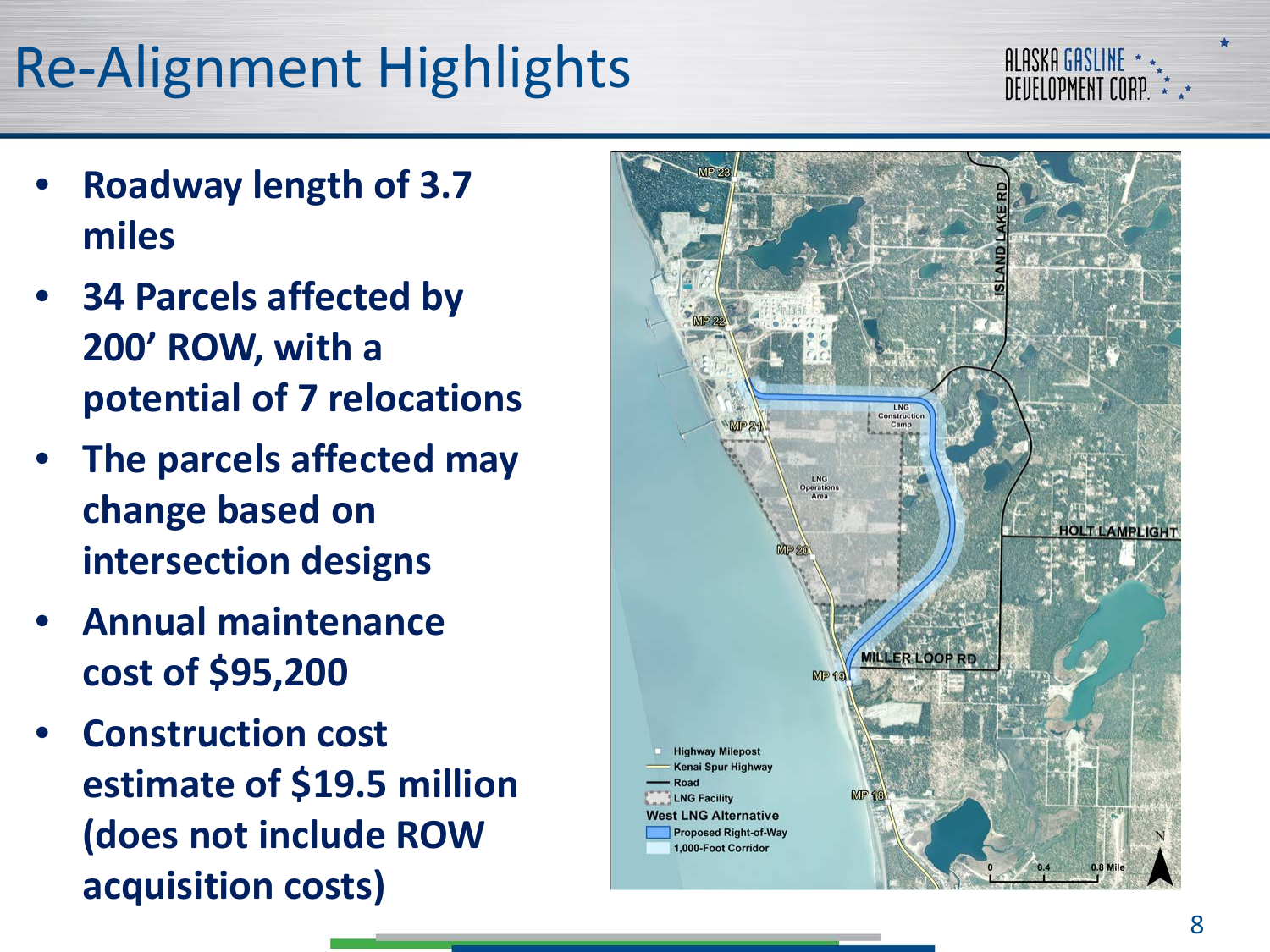

- **Program Manager Hired**
- **Retained Professional Services Consultant to perform preliminary highway design, ROW surveying and environmental work**
- **Coordination Meetings with DOT&PF**
- **Initiated Engineering, Surveying and Environmental Studies (see next slide)**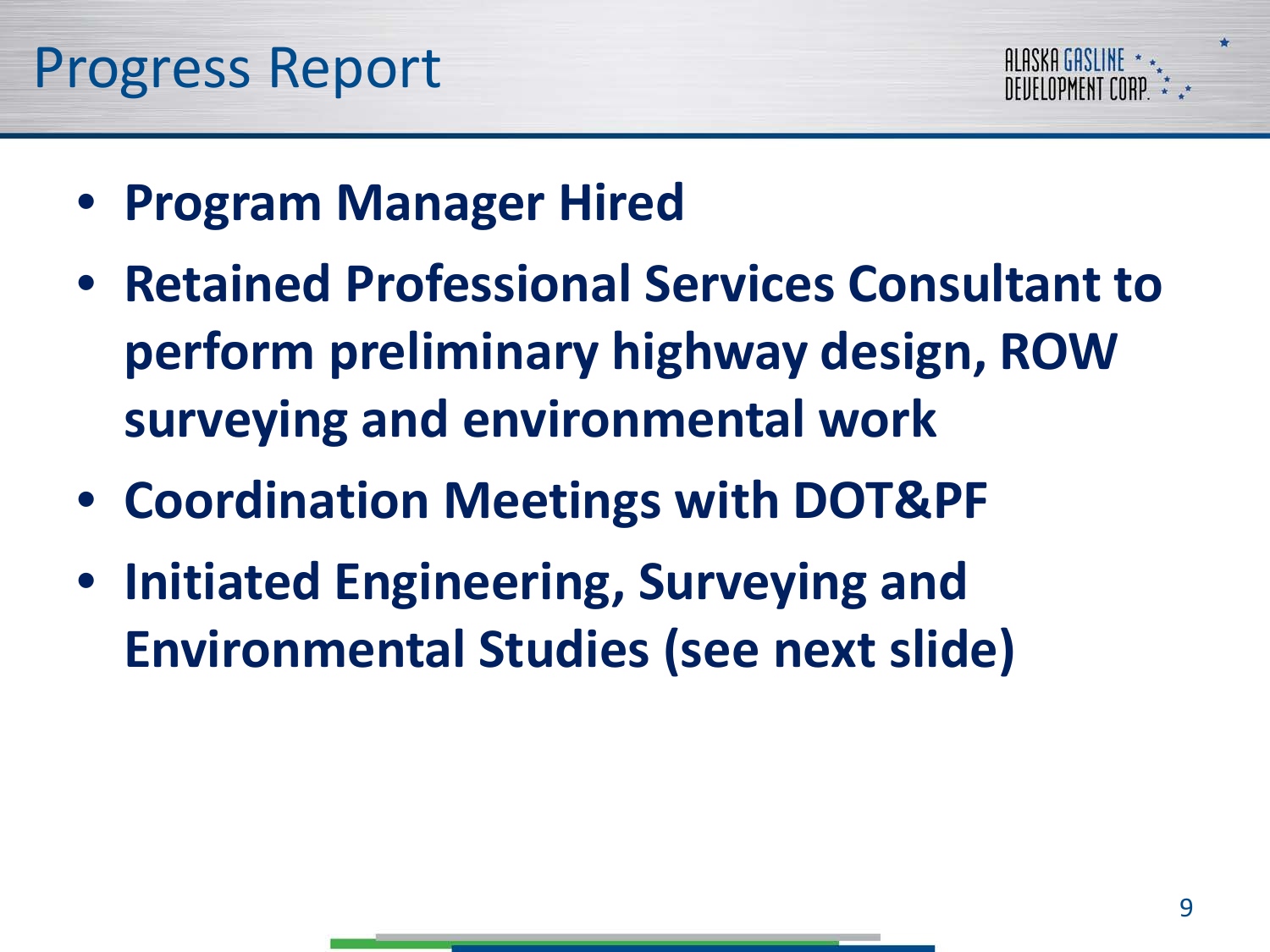

- **Completed Right-of-Way Field Work**
	- **Received Permission from property owners.**
	- **E** Completed work in September, surveyed over 100 individual property corners.
- **Completed Field Locates for Utilities.**
- **Completed Wetlands Field Work.**
- **Initial Field Work to Verify Environmental Data.**
- **Initiated Roadway Design:**
	- **Horizontal and vertical alignment design.**
	- Design to optimize highway curves.
	- Re-aligned southern section of highway to reduce ROW impacts. 10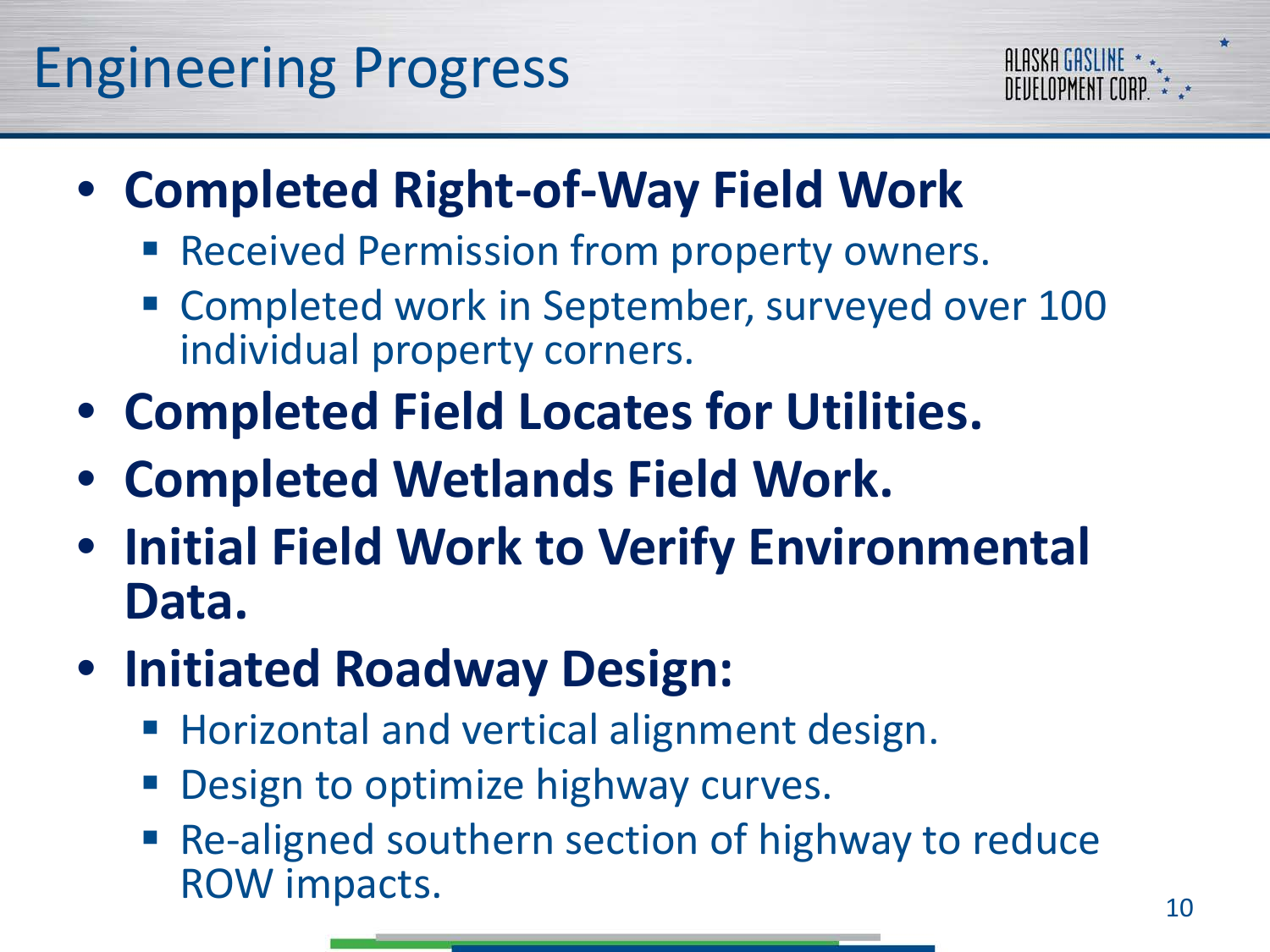### Kenai Spur Highway West LNG



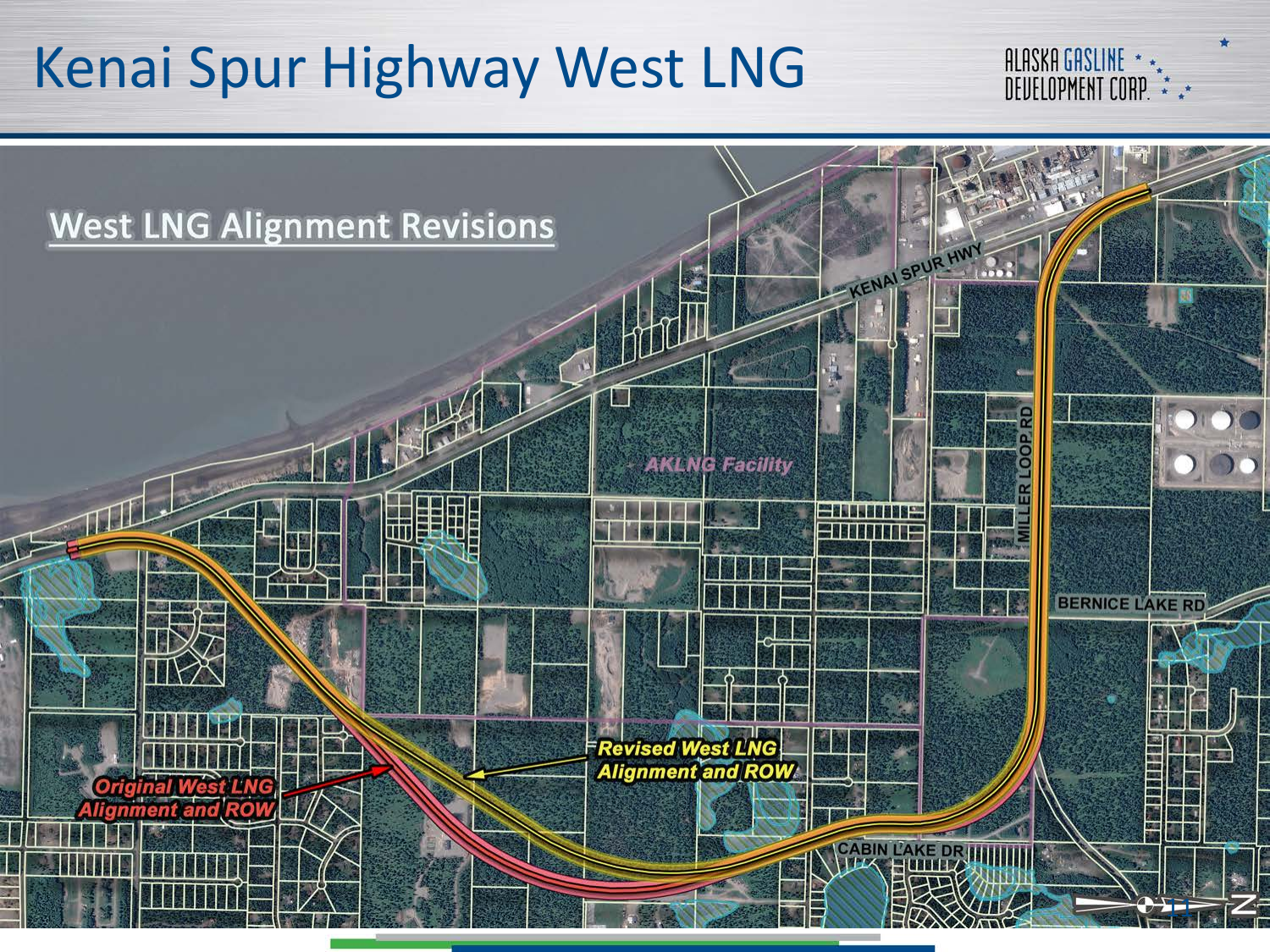#### Roadway Design



- **National Highway System design standards.**
- **Two lane roadway accommodates projected traffic.**
- **55 mph speed limit, 60 mph design speed.**
- **200 foot Right-of-Way width.**
- **8-foot shoulder to accommodate bicycle and pedestrian traffic.**

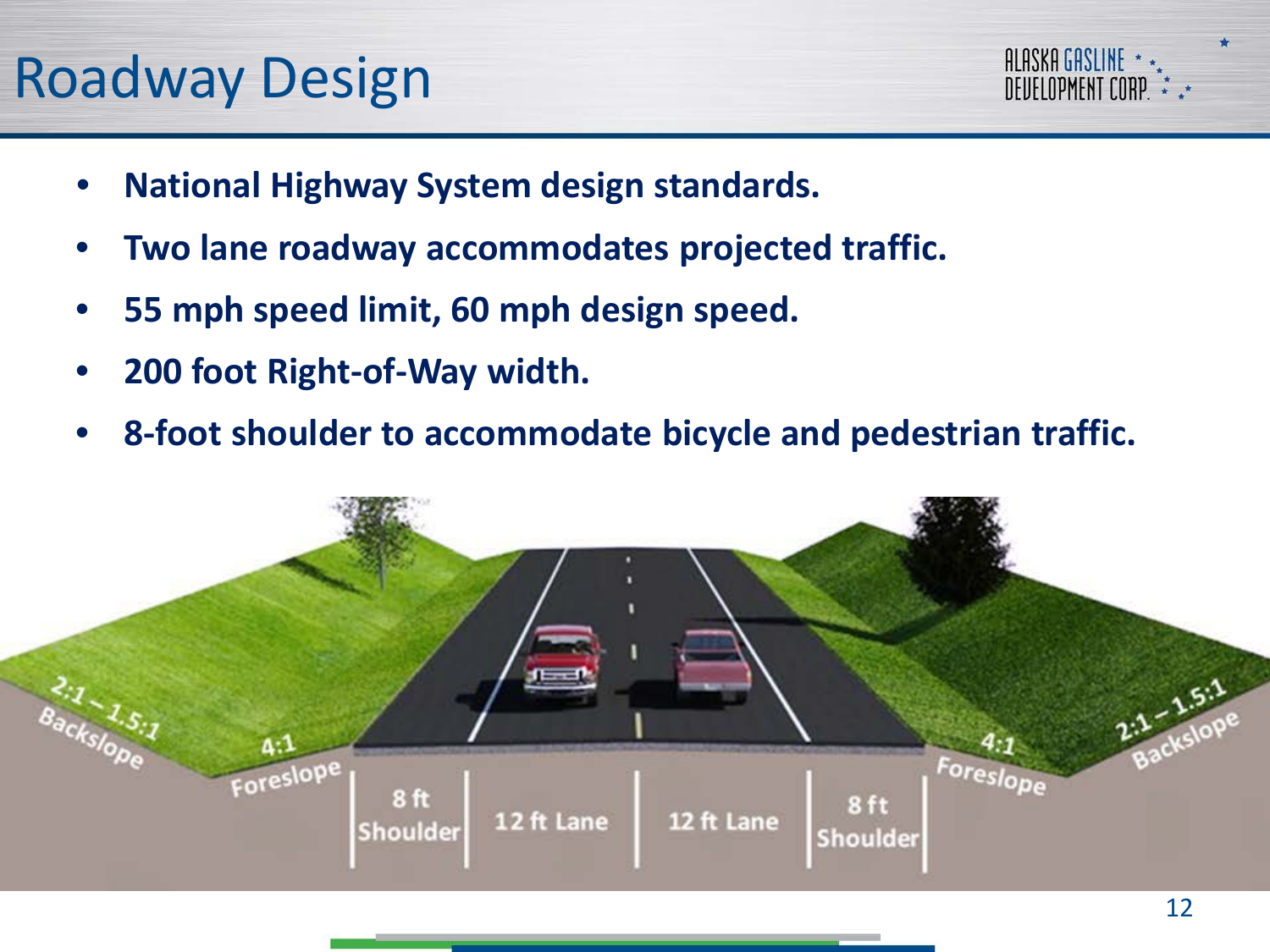#### **Design parameters include:**

- Stopping sight distance on approach.
- Intersection sight distance.
- Algebraic difference of grades between. intersection and mainline.

• Provision for left turns.



**ALASKA GASLINE** *DEIIELOPMENT COR*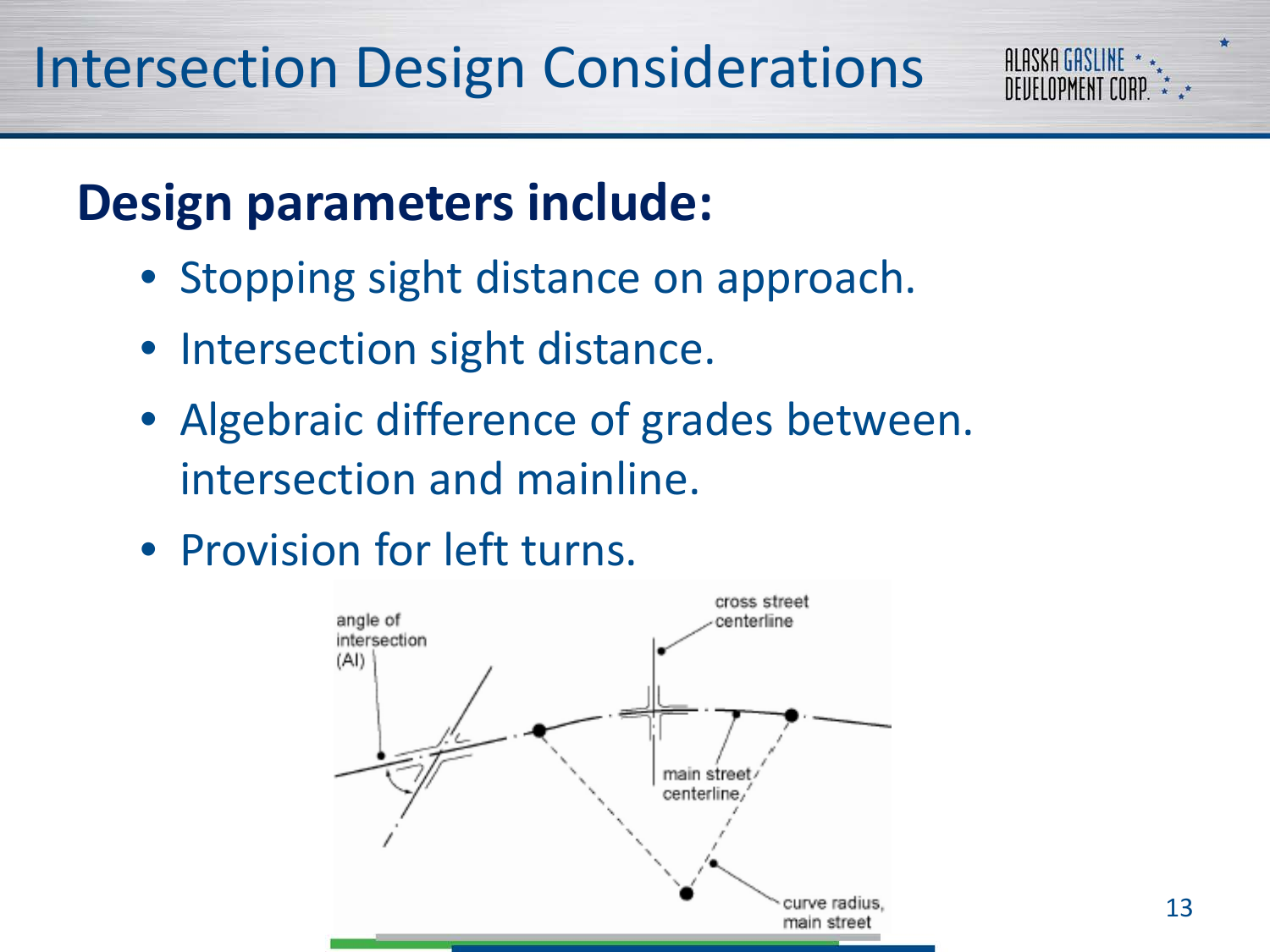

#### **3 leg Tee type Intersections:**



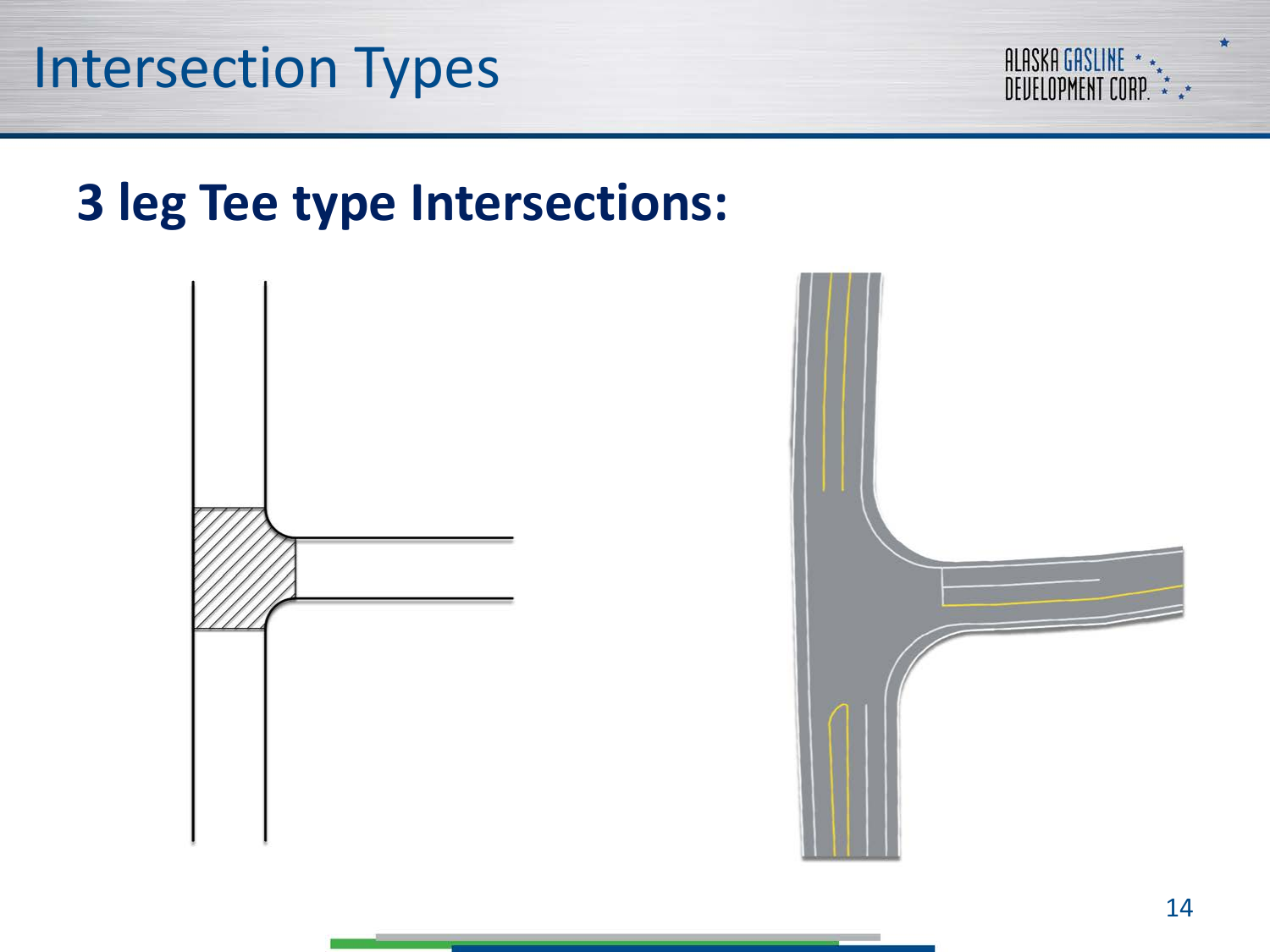



#### **4 leg Intersections:**



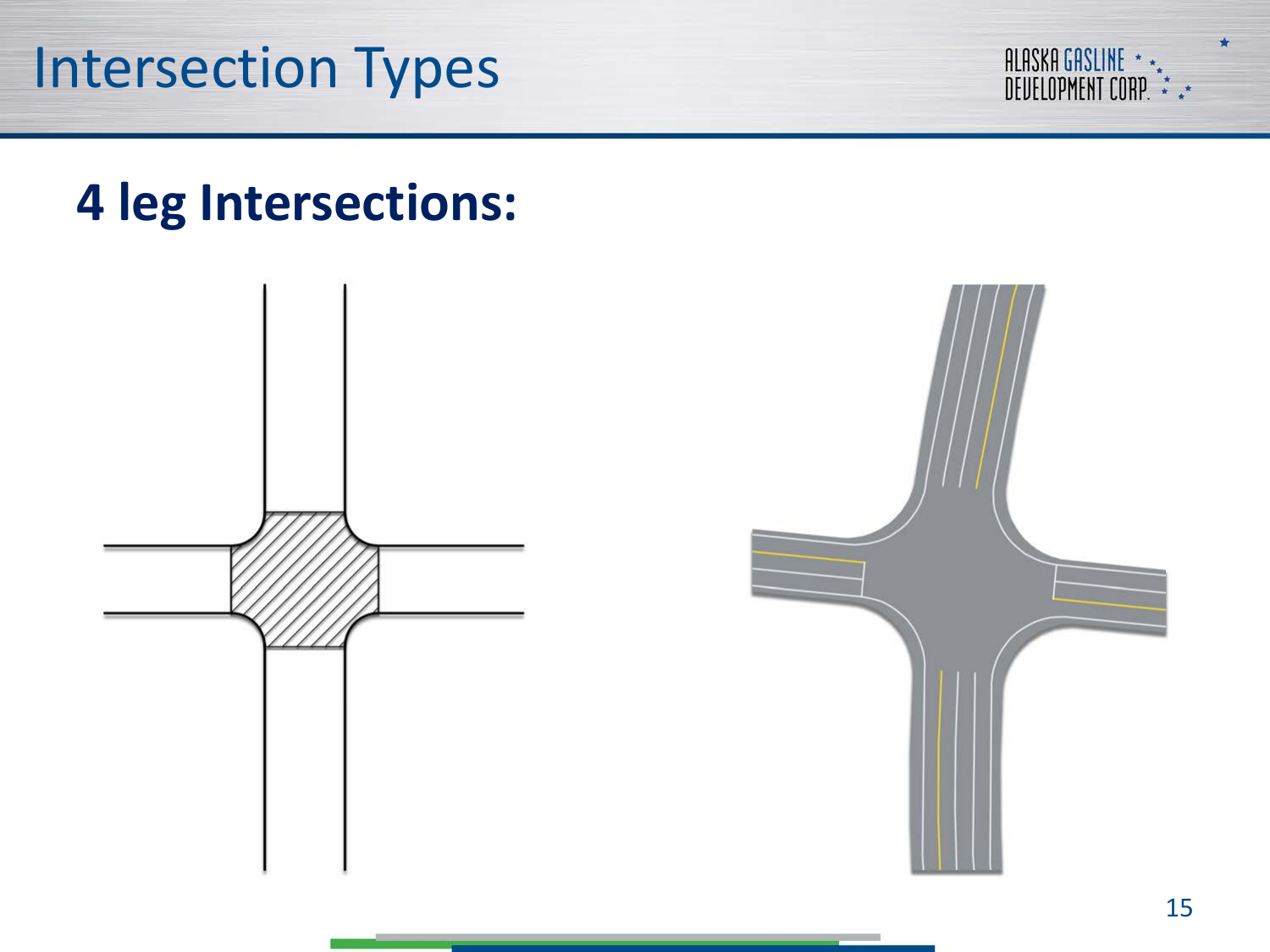

#### **Frontage Road with hammerhead type turnaround:**





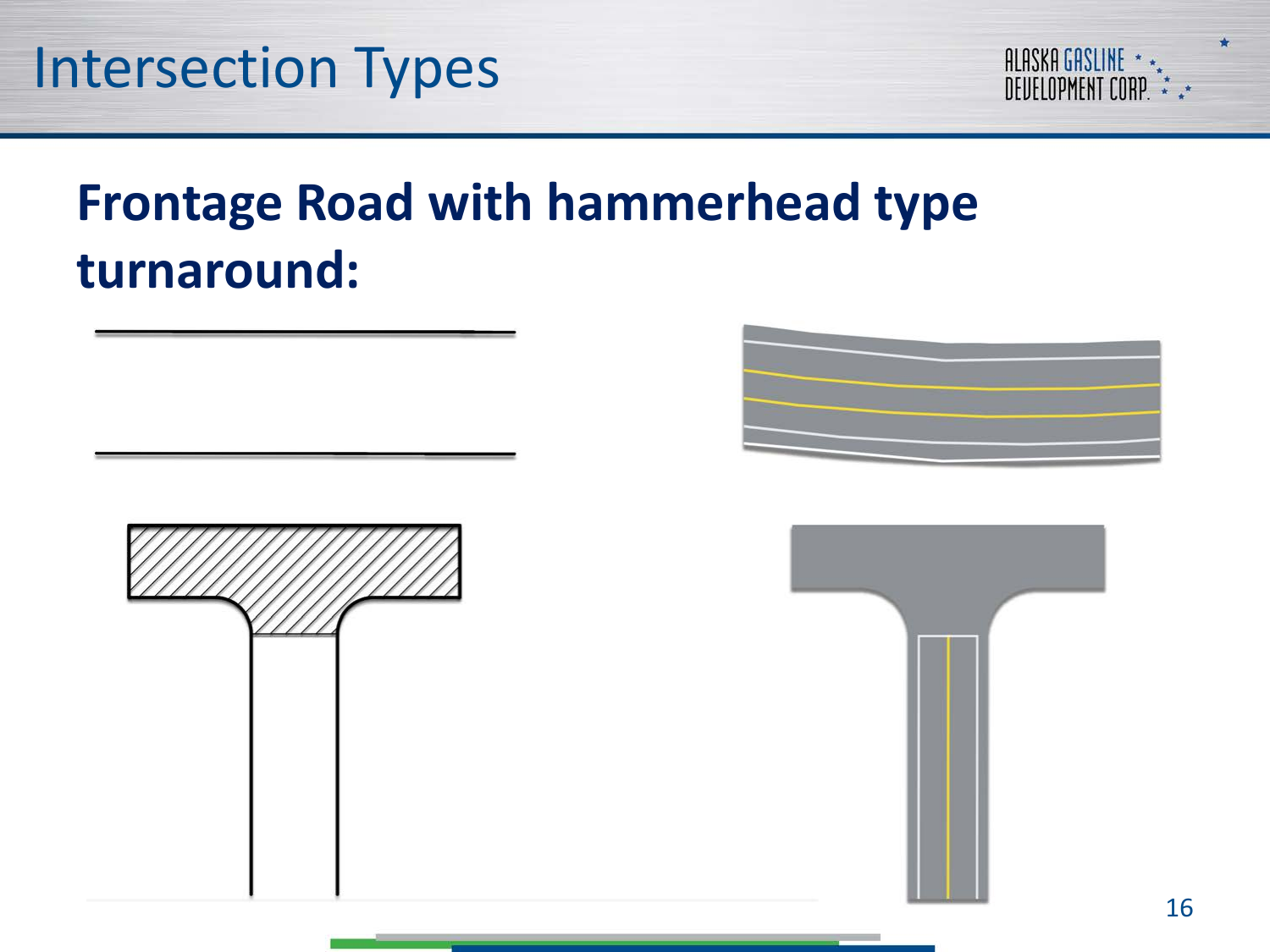### Kenai Spur Highway West LNG



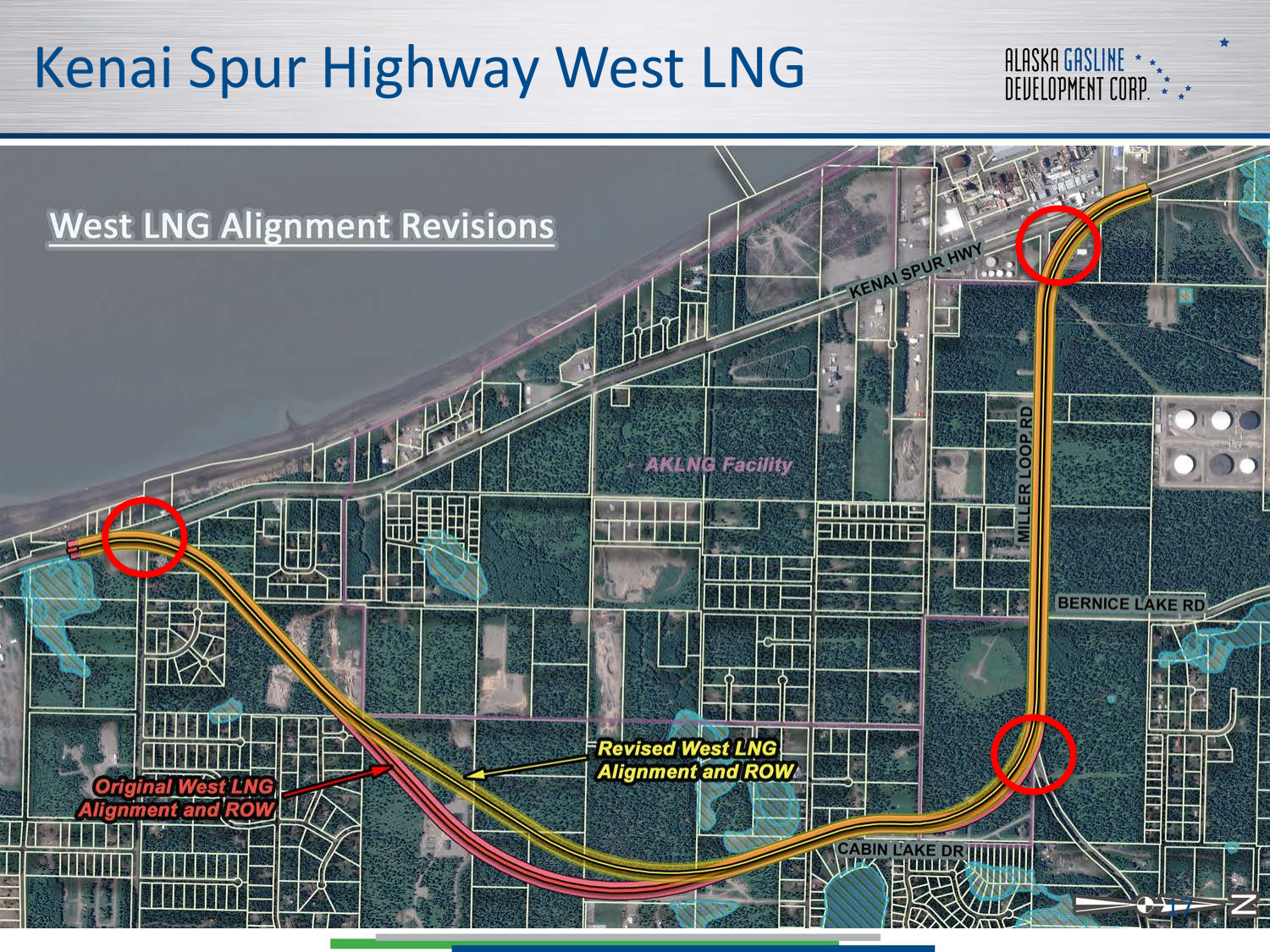ALASKA GASLINE \* \*<br>Deuelopment Corp. \* \*\*

|                                                                                                              | Year 1                                                                            | Year 2                                     | Year 3              |
|--------------------------------------------------------------------------------------------------------------|-----------------------------------------------------------------------------------|--------------------------------------------|---------------------|
| <b>Preliminary Engineering &amp; Environmental Documentation</b><br><b>Alternatives</b><br><b>Evaluation</b> |                                                                                   |                                            |                     |
| <b>WE ARE</b><br><b>HERE</b>                                                                                 | <b>Final Alternative Selected</b>                                                 |                                            |                     |
|                                                                                                              | <b>Preliminary Engineering</b>                                                    |                                            |                     |
|                                                                                                              | <b>Limited Right of Entries</b>                                                   | Permits, Approvals, &<br><b>Clearances</b> |                     |
|                                                                                                              | <b>Environmental Documentation</b>                                                |                                            |                     |
| Right-Of-Way*                                                                                                | <b>ROW Determination</b><br><b>ROW Acquisition</b>                                |                                            |                     |
|                                                                                                              |                                                                                   |                                            |                     |
| <b>Utility</b>                                                                                               | <b>Utility Coordination</b>                                                       |                                            |                     |
|                                                                                                              |                                                                                   |                                            |                     |
| <b>Data Collection &amp; I</b>                                                                               | Project Design Data Collection: Design Review and PS&E Approval;                  |                                            |                     |
|                                                                                                              | Geotechnical Analysis, Land Survey; ROW Materials and Material<br><b>Sourcing</b> |                                            |                     |
|                                                                                                              |                                                                                   |                                            |                     |
| <b>Bid, Award, Construct</b>                                                                                 |                                                                                   |                                            | <b>Construction</b> |
| *Assumes funding and project sanction is available. All tasks shift in accordance with funding availability. |                                                                                   |                                            |                     |

**COLLEGE**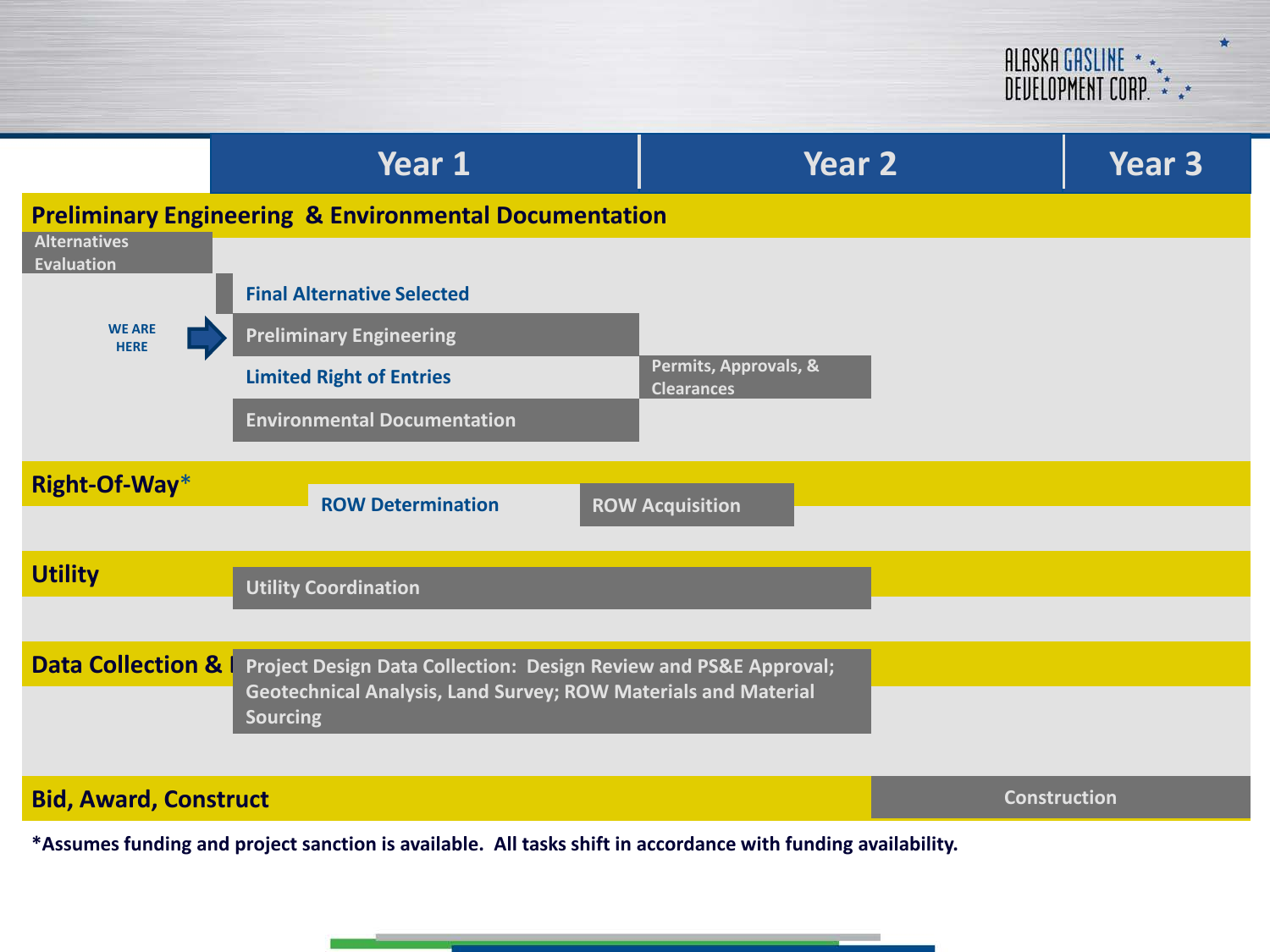#### Milestones



- **February 12, 2018:**
	- Nikiski Community Meeting.

#### • **March 31, 2018:**

– Deadline for public comments.

- **June 1, 2018:**
	- Alternatives Analysis Completed.
- **June 20, 2018:**
	- Community meeting to present selected alternative.

#### • **September 2018:**

- Begin Permitting and Design.
- **October 17, 2018:**
	- Community meeting.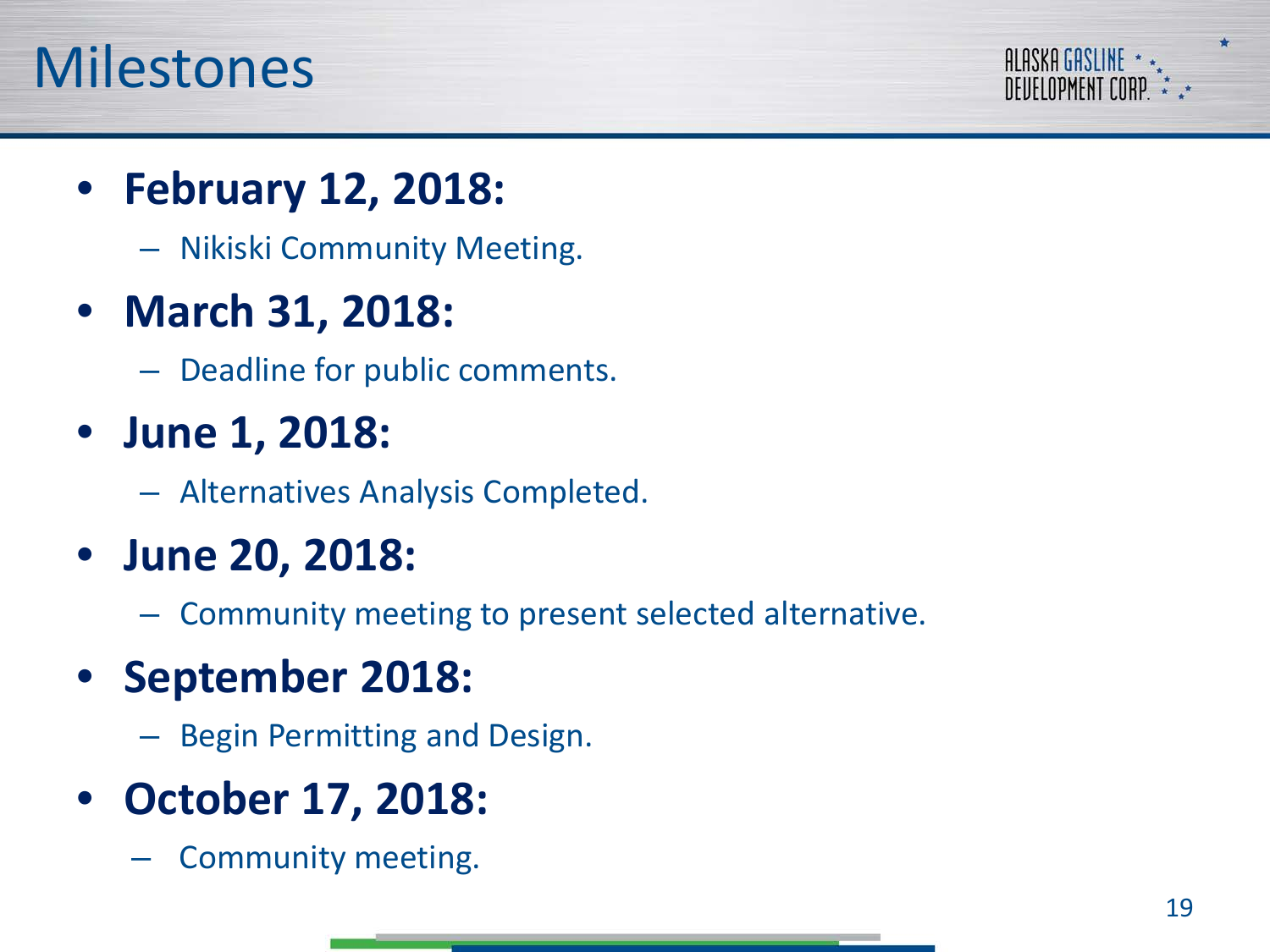



- **Complete environmental reconnaissance and investigation.**
- **Complete 30% level design plans.**
- **Update construction cost estimate.**
- **Complete cultural resources field work.**
- **Work with Kenai Peninsula Borough. regarding ingress and egress for all impacted parcels.**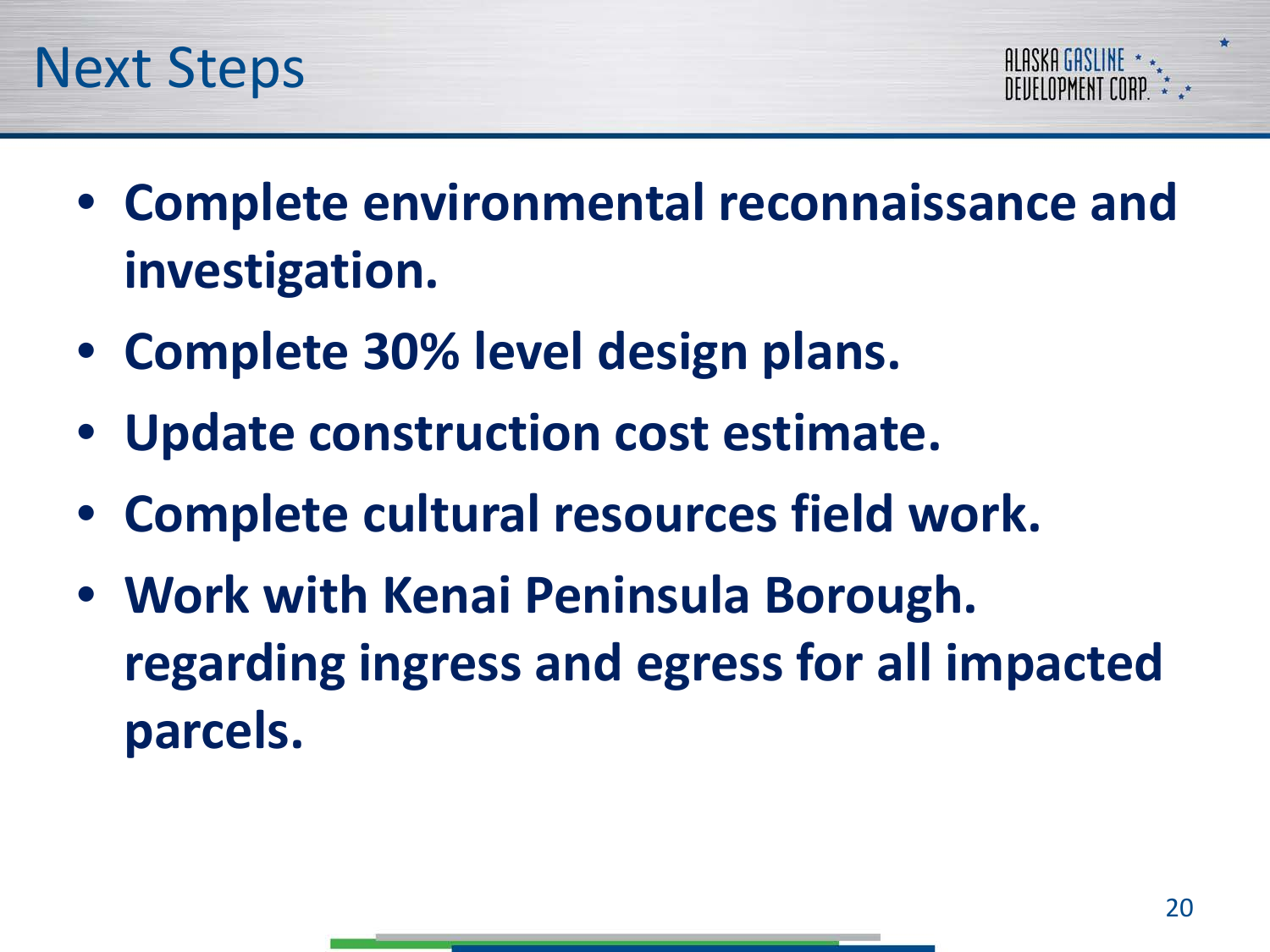



#### • **1st Quarter 2019 (tentative)**

- 30% design completion.
- Results of field studies & environmental documentation.

#### • **Acquisition Next Steps – 1st Quarter 2019**

- Details on parcels affected by 30% design.
- Individual affected landowners contacted.
- Rollout of procedures & schedule.<sup>\*</sup>

**\*Detailed schedule dependent on project funding**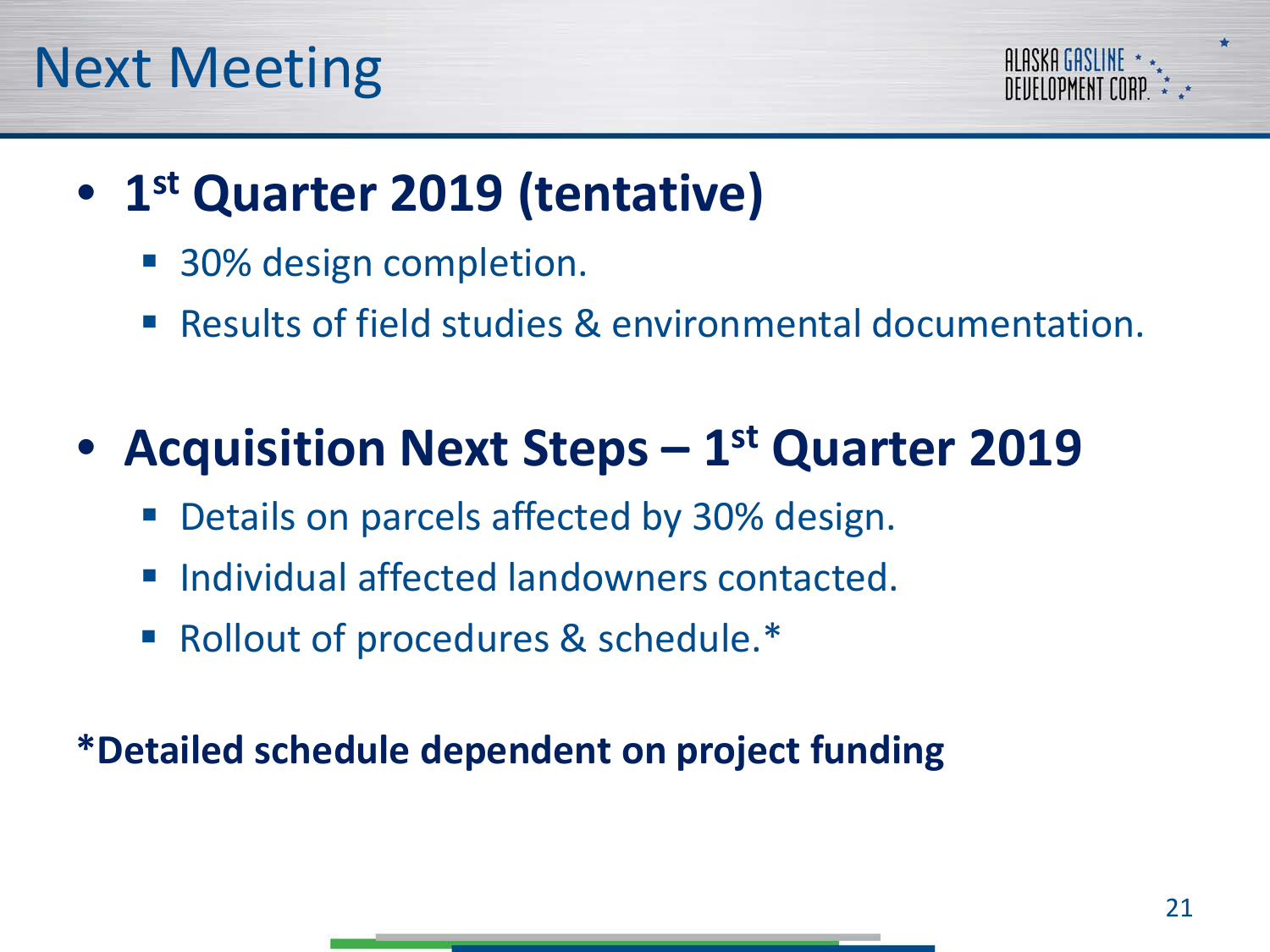



## **Alaska Gasline Development Corporation** agdc.us

**Alaska LNG Project** alaska-lng.com